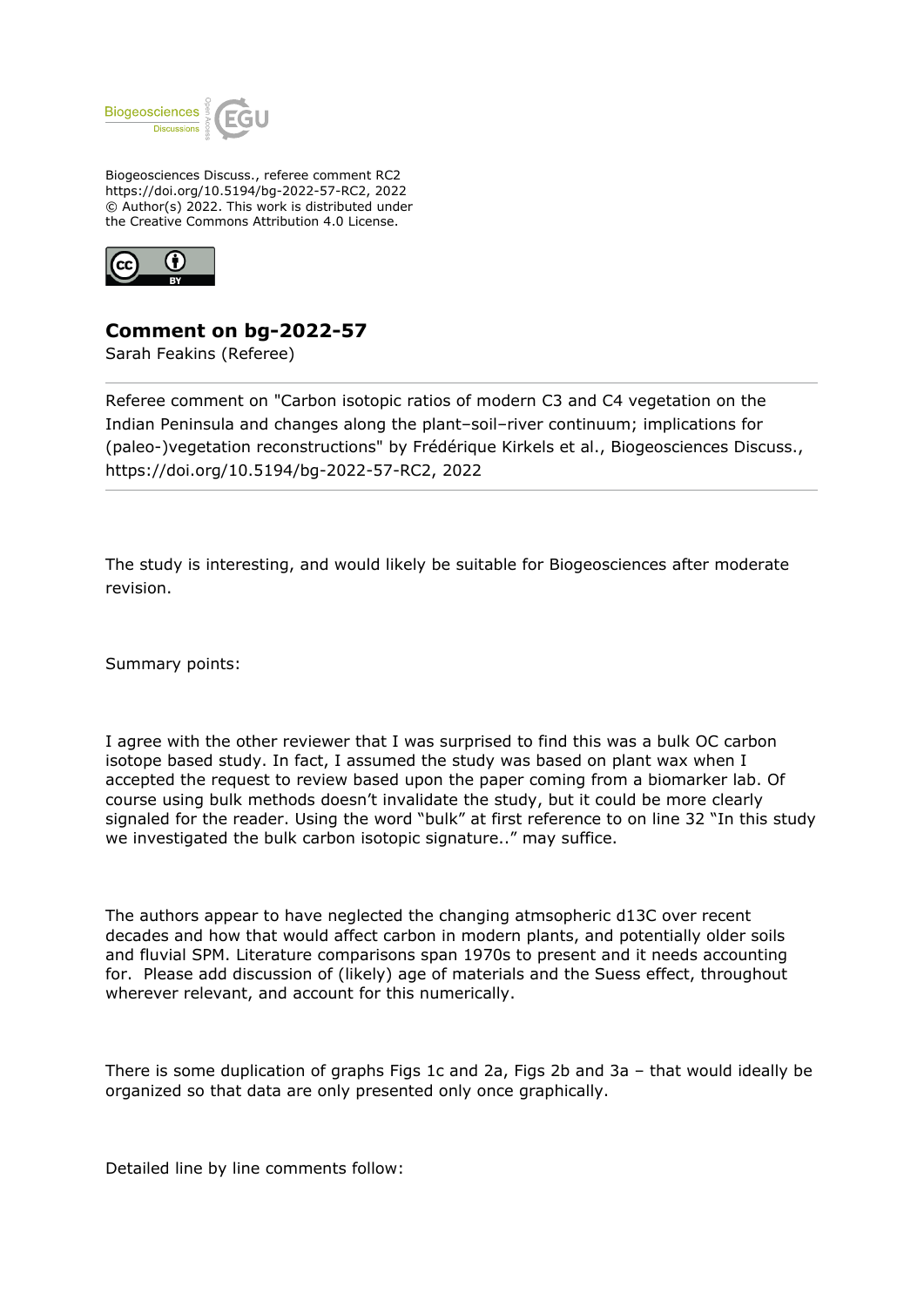Line 45 "Our analysis revealed that the reconstructed C3/C4 vegetation composition was sensitive to the plant δ13C end-members used as mixing model input." Please do not frame this as a new 'analysis revealed' as it is well known that the C3 'endmember' is a flawed concept as it has a very wide spread. Informed choices about more meaningful endmembers may be possible in some instances e.g. if it is known to be wet rainforest or dry C3 desert for example. However there have been other attempts to work around this mathematically including the Fwoody cover approach with a nonlinear fit [1].

Godavari specific endmembers, this would be more generally interesting if we were told right away if this is the wet or dry end of C3 etc, unlikely that there are regional plant species effects, likely it is just the usual canopy etc effects.

Line 49 " Hence, incorporating region-specific plant δ13C end-members and drought correction of the C3 end-member in mixing models need to be considered to determine C3 and C4 distributions of modern- and paleo-vegetation in monsoonal regions." Rephrase this sentence.

Line 56 – all the cited references refer to bulk plant tissue and are references that span 1970-2010. The difference in plant d13C between 1970 and 2020 is ~2 per mil. Please check and see what a recent collation of data has reported after correction for the date of collection, or do the work to update this to a consistent modern value suitable for comparison to your plants. Your soils and river samples may integrate more time however and thus the temporal shift may also be relevant to summarize here in the introduction.

Line 89 – the concept of endmembers is flawed, especially for C3, instead it is important to describe the spread of C3 plants as context for any central estimate. This section of text is also flawed in that it misses the timescale of sampling. Internal to a study the C4 response to dryness has been found to be quite small 1 per mil (Cerling) not absent as concluded in this plant study in the results section, but perhaps the n is too small to be sure? Line 94 is on C4, then line 95 returns to C3 again, and another switch is found later on – the flow needs organizing.

Line 110 – I do not find the concept of a 'global average' C3 plant d13C to be useful.

Line 111 – regional average is also not very useful, more useful to think in terms of the vegetation category average e.g. closed forest, open woodland etc.

Line 116-119 – sentence needs revisiting – rephrase. Note that this refers to a study that is also conceptually based on the endmember approach.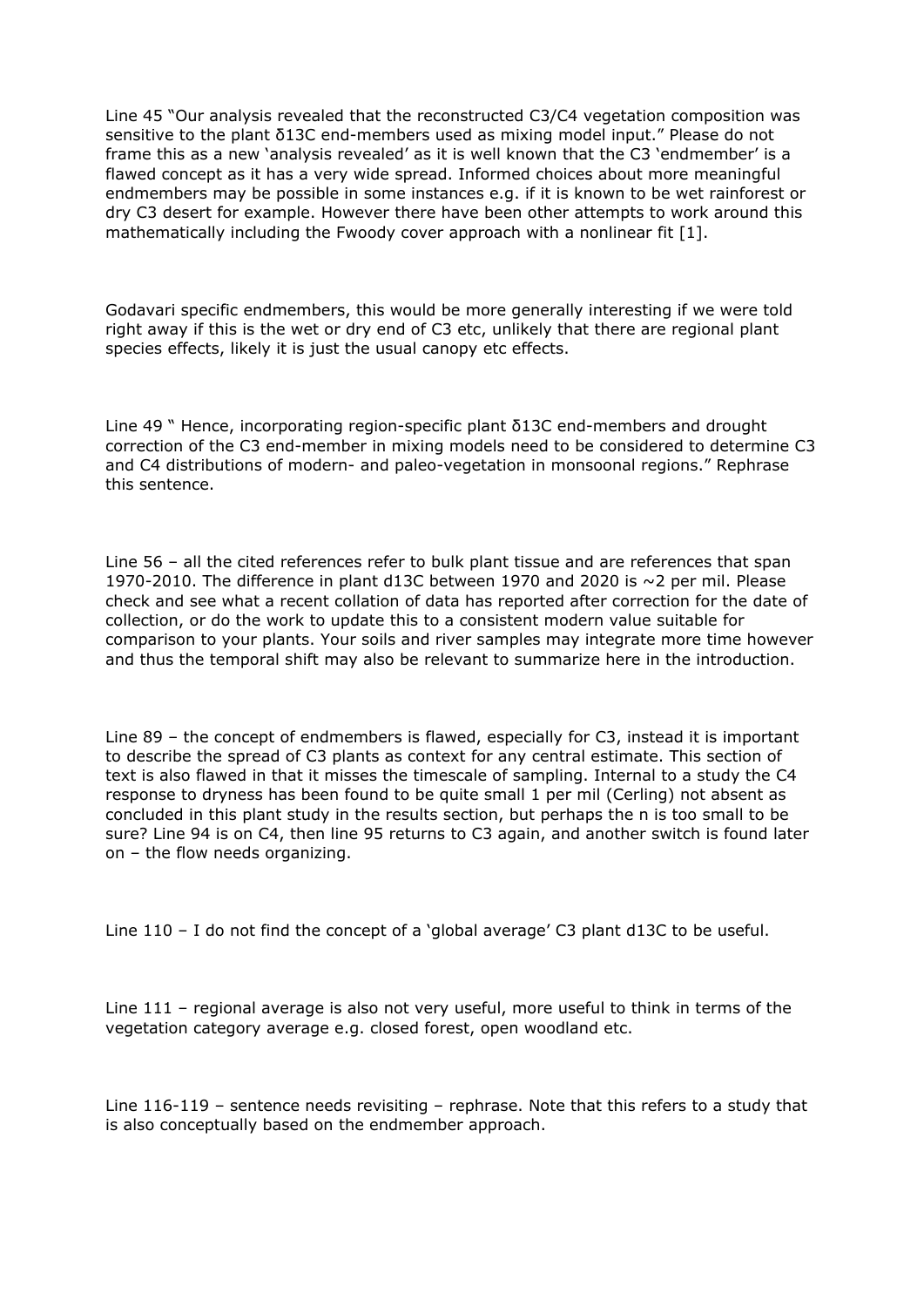Consider moving away from the outdated concept of a C3 endmember and moving to something like the non linear Fwoody cover approach that deals with the issues of spread in C3 plants. Or if you insist upon a linear mixing model make sure you propagate the uncertainties caused by the C3 distribution upon those C4% estimates. If you do error propagation, you'll see the issue.

Paragraph beginning 121 discusses plant to soil to river degradation fractionations well. It neglects to discuss the age of the OC and the Suess effect means that 2 per mil needs to be accounted for when comparing today's plants and a couple decade old OC in soil/sediment. Old OC would be 2 per mil more enriched compared to today's OC without any degradation fractionation.

Line 153 why (paleo-)vegetation reconstructions? "vegetation reconstructions" suffices. Same issue throughout e.g. line 586 and conclusion title line 589.

**Methods** 

Plant and river sampling methods are appropriate and well described. The only question I'm left with is are the plant samples representative, when sampling bulk from a tree, the trunk is the bulk of the biomass, although the production of leaves may have a faster rate. When sampling leaf wax the leaves are appropriate, but when sampling bulk is the leaf sampling appropriate? I can see it is hard to homogenize a tree unlike sampling grasses (or leaf waxes) where the sampling task is simpler.

Line 236 "robust relationship between MAP and d13C has been shown to prevail in C3 plants around the world" yes there is a trend but also a lot of scatter. This is acknowledged on line 249 a long way after for the reader, and the solution we are told is "binning'" on line 249 but binning is not explained, that I have found in the text.

Results and Discussion

Line 289 the plants falling in the "lower" end of the global range is consistent with the comparison of modern plants and an older global literature reference comparison. However just on numerical comparison "lower end" also seems to be a misrepresentation as closed tropical forest would be lower. Reconsider.

Line 354 – binning – apologies, if I've missed it but I don't see this explained yet, and so I struggle to follow this.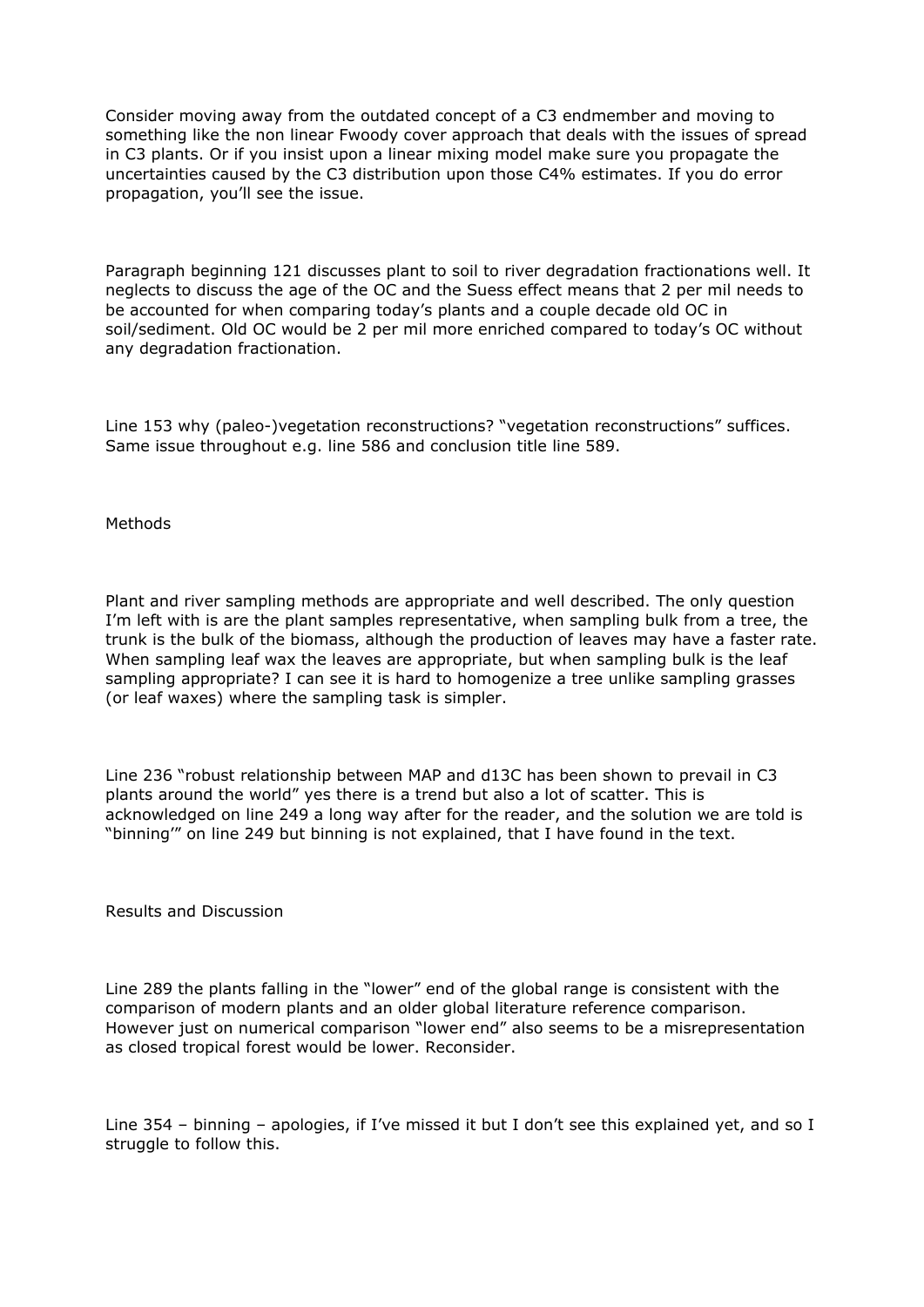Line 439 remove "interestingly" which is subjective, and this well-known issue is one reason why reviewer 1 questioned the use of bulk, it becomes problematic in estuarine and marine settings as is well known (and perhaps no longer that interesting).

line 529 – though we found some wood far offshore in the Bengal Fan [2]

**Conclusions** 

Line592 – the discussion makes it sound like there is something regionally unique about the d13C when they fall within the global plants dataset and likely overlap with similar vegetation types. Thus it is more vegetation type/habitat/MAP considerations rather than geographic regions that should be emphasized, and so doing would make it more globally of interest than local.

Figures:

Fig 1 – the map figures are useful, for the third panel showing MAP is the partition of the upper and lower basin based on the MAP, if so or otherwise, please give the numerical basis for the partition in the caption for this panel. Preferably change to a green-brown or blue saturations color scale rather than rainbow to be intuitive visually, and provide a legend that can be read in a quantitative sense, see comment on Fig 2a). Please note the repetition of data visuals, Fig 1c and Fig 2a are duplicative. Duplication should be removed. Fig 1c can be removed, as 2a conveys data at the site sampling points as well as the basemap.

Fig 2 a) apart from other concerns regarding the rainbow color scheme that have been widely reported, I would also not encourage the use of scale bar that is purely qualitative for the MAP data. It is not possible to read between the numbers 430 and 2300 mm/yr and know what 'yellow' or 'green' represents in terms of MAP. You can use a scale with incremental output and a color scheme that is a saturation of a single color which will help to allow for visual quantitative evaluation of where is wetter and drier.

d13C data points with the rainbow colors can be discerned by most readers using the legend, the coloring is not intuitive, for wet to dry try green to brown for example, and it would be better to pick a color scheme that can be seen by all readers.

b) Why are upper and lower basins parsed. Are these much different, probably not as the C4 distribution in lower basin falls within that for the upper basin, and the same for C3 with the upper basin just having a bit more range. Maybe overlay the two bar charts or